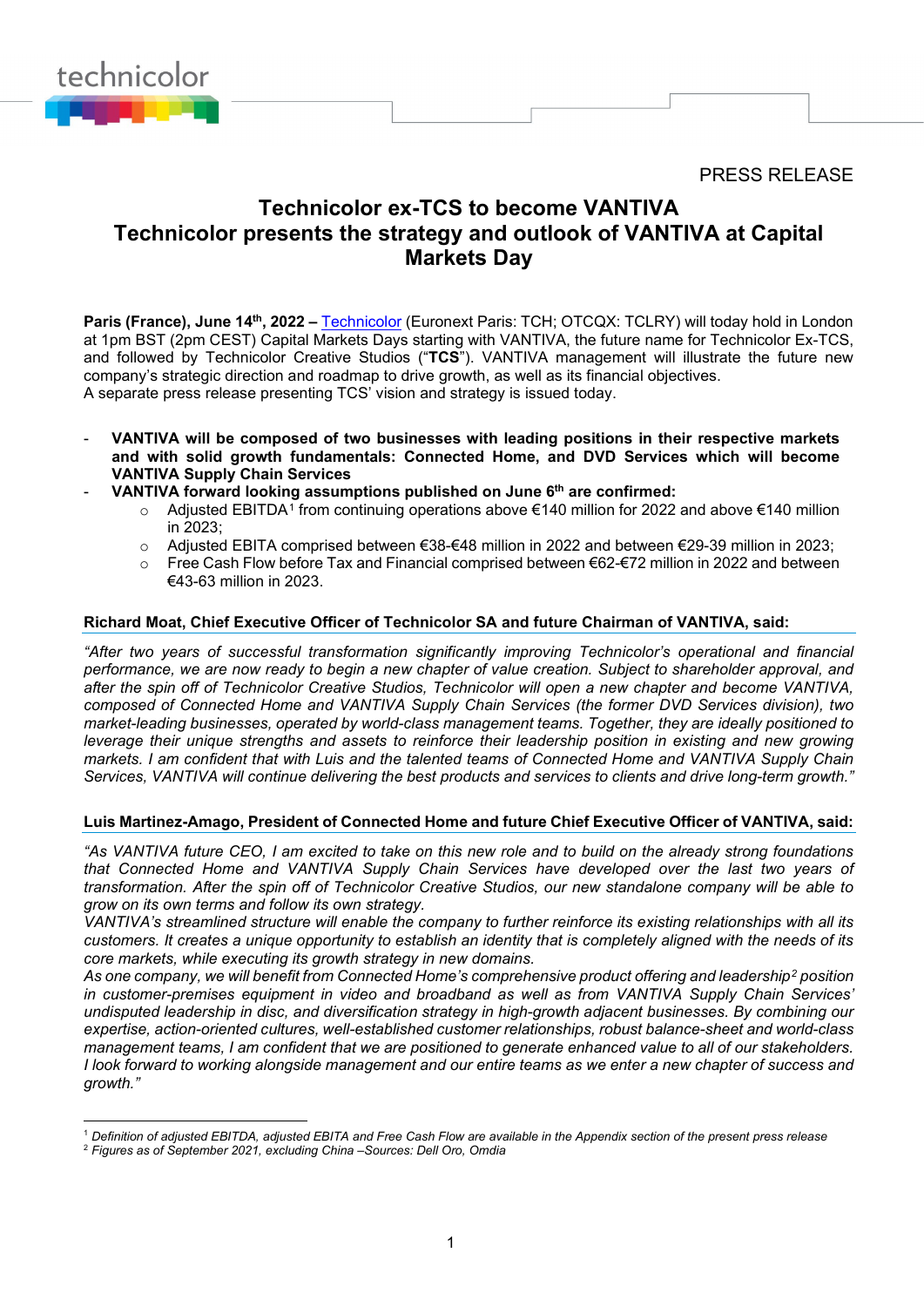

# **Technicolor Ex-TCS to become VANTIVA**

Technicolor SA is announcing the launch of its new brand: VANTIVA. The new brand will be comprised of the Connected Home and DVD Services operations.

VANTIVA's streamlined structure will enable the company to further reinforce its existing relationships with all of its customers. It creates a unique opportunity to establish an identity that is completely aligned with the needs of its core markets, while executing its growth strategy in new domains.

The change of the corporate name of Technicolor SA to VANTIVA SA is subject to the approval of Technicolor SA shareholders, during the shareholders' meeting to approve the spin off that will be convened in the third quarter of 2022.

#### **Connected Home - Focus on growth**

Connected Home is the worldwide leading provider of broadband gateways and video set-top-boxes<sup>[3](#page-1-0)</sup>, supplying the critical link between service providers and end user customers. Over the past two years, Connected Home went through a successful transformation plan to increase productivity and profitability and simplify its business structure.

Connected Home represented 69% of VANTIVA revenues in 2021, out of which 64% were Broadband and 36% were Video. Connected Home Adjusted EBITDA margin for 2021 amounted to 6.7%.

Under VANTIVA, Connected Home will continue to grow and diversify its business through a sustainable growth strategy, focused on the most attractive segments of growing broadband and video streaming markets. In today's connected environment, customer-premises equipment ("CPE") is a crucial component for internet and video services all around the world and, going forward, access products will be essential given the accelerated transition to a GigaBit economy, metaverse services and distributed networks. In parallel, Android TV solutions are gradually replacing traditional PayTV, representing a growing segment within the video market. As a result, Connected Home's targeted segments of CPE are expected to grow at 9%[4](#page-1-1) on average from 2021 to 2025.

Moving forward, Connected Home's strategy will be based on three growth pillars:

- Growing its core businesses: broadband and video segment with a focus on Android TV;
- Optimizing its operations with faster time-to-market, increased engineering throughput and leaner operations; and
- Reinforcing its supply chain resilience to handle market disruptions.

This strategy is expected to enable the division to pursue profitable growth in its core business.

In the medium-term, Connected Home will also focus on a diversification strategy into Internet of Things ("**IoT**") for verticals, capitalizing on the digital transformation of enterprises through IoT. This diversification will be operated through partnerships with IoT, cloud platform and independent software companies, either organically or inorganically.

#### **VANTIVA Supply Chain Services – a strategy of diversification**

Today, the Company also announces that the DVD services operations will now be known as VANTIVA Supply Chain Services ("VSCS"), in order to reflect the reality of its underlying business. VSCS is the world's leader for disc manufacturing, packaging and distribution for all major studios, with 65% global market share, and 90% in North America<sup>5</sup>, in a disc market which is underpinned by a sizeable consumer market of \$4 billion per year<sup>[6](#page-1-3)</sup>. Nevertheless, disc volumes are expected to experience secular decline over the next 5 years and then plateau for a few years.

<span id="page-1-0"></span><sup>3</sup> *Figures as of September 2021, excluding China – Sources: Dell Oro, Omdia*

<span id="page-1-1"></span><sup>4</sup> *Sources: Dell'Oro3Q21 & January 22 reports, Dataxis3Q21 database, Omdia3Q21 BB and STB reports, ABI Research August'21 STB and BB CPE report, publications of listed companies and Technicolor –TAM relates to CPE hardware only (in value), excluding China* <sup>5</sup> *Figures as of September 2021 –Sources: Management estimates*

<span id="page-1-3"></span><span id="page-1-2"></span><sup>6</sup> *Source: Futuresource*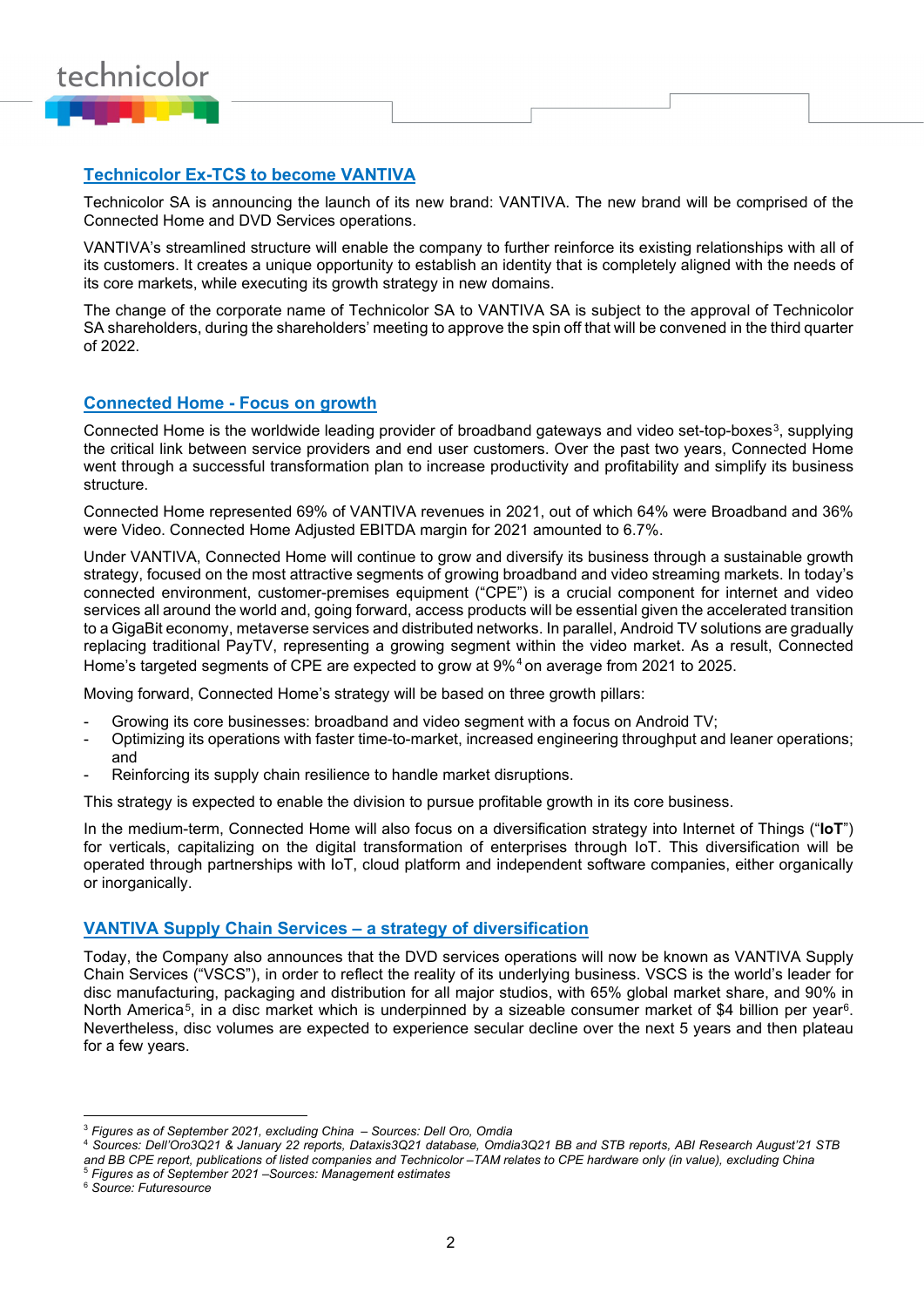

VSCS represented 31% of VANTIVA revenues in 2021 at €701 million and had an Adjusted EBITDA margin of 9.5%.

VSCS is benefiting from proven experience, capability, and innovation, with combined unique selling propositions around manufacturing, supply chain and fulfilment, and transportation. After two years of restructuring, VSCS has successfully optimized its disc business and implemented a clear diversification strategy aimed at leveraging all verticals, assets and capabilities in:

- Establishing Vinyl production manufacturing, packaging and distribution in North America and then in Europe & Australia. Vinyl volume is expected to grow significantly over the next 5 years as we expand market share;
- Further expanding Non-Disc Supply-Chain & fulfilment:
- Expanding the Microfluidics business:
- Enhancing transportation freight brokerage in North America; and
- Launching new product lines and expanding manufacturing and fulfillment capabilities.

This diversification strategy is expected to support revenue growth, and profitability in the medium term, with growth activities expected to overtake DVD revenue in the medium term.

# **Outlook**

Underlying market assumptions for VANTIVA remain unchanged:

- Worldwide demand for **Connected Home** broadband equipment is expected to remain strong in 2022, as customers seek to improve their connectivity. However, ongoing component shortages and pricing challenges will continue to impact our ability to serve end customer demand throughout 2022. Nonetheless, efficiency measures, gradual improvements in delivery and continuous discussions with both suppliers and customers should continue to help offset these headwinds. While we do not have any assets or direct customers or suppliers in Russia and Ukraine, the ongoing conflict has generated additional uncertainty in terms of supply. This has led to an increase in transit times to some European customers, as we transition from rail to sea transportation for products that used to move through Russia. The Group is extending its existing action plans, and is maintaining continuous discussions with both suppliers and customers to compensate for these potential factors;
- For **VANTIVA Supply Chain Services**, higher year-on-year new release volumes are expected as theatrical attendance continues to normalize, but this will be slightly offset by lower catalog volumes. Financial performance will also by improved through continuing cost efficiencies. As part of the Group's plan to accelerate the diversification of the business, the division is continuing to work on significantly expanding non-disc activities.

As a result, for 2022 and 2023 management expectations<sup>[7](#page-2-0)</sup> are:

- Adjusted EBITDA from continuing operations above €140 million for both 2022 and 2023, with improvement from topline offset by diversification costs in 2023;
- Adjusted EBITA of between €38-€48 million in 2022 and between €29-39 million in 2023;
- Free Cash Flow before Tax and Financial of between €62-€72 million in 2022 and between €43-63 million in 2023. The Group does not anticipate further contraction of payment terms in the near future**.**

In addition, VANTIVA results are sensitive to its main currency valuations - notably the US dollar – which has evolved favorably since the beginning of the year. Hedging arrangements are in place to address the associated forex risks.

VANTIVA businesses are not capex intensive. At Connected Home the capex requirement on a normalized basis amounts to approximately €25 million per year for production equipment (tools and test benches), along with intangible investments for R&D. At VSCS capex is mainly for upgrade of production lines along with capex for new growth businesses with short payback terms. Considering working capital requirements, at Connected Home under normal circumstances the need for cash to fund the key component operations is netted by the

<span id="page-2-0"></span><sup>7</sup> *This guidance assumes a EUR/USD exchange rate of 1.15, exclude Trademark Licensing operations, include estimated running dissynergy costs, and reflect accounting changes implied by the IFRIC interpretation on Saas adjustment, relating to the configuration or customization costs in a cloud computing arrangement.*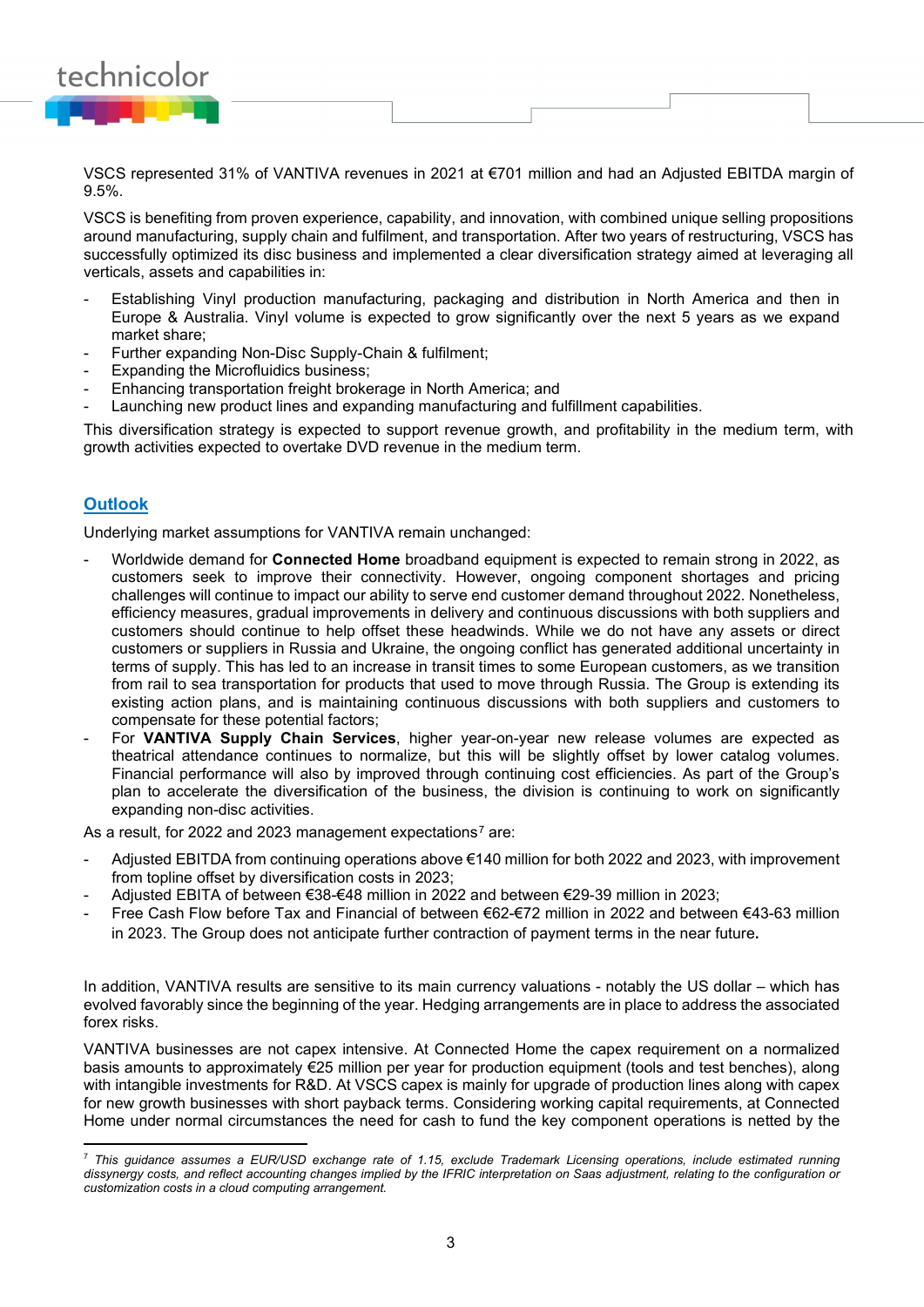

cash generated from finished goods. However, asymmetric deliveries or demand pushout can create the need for more working capital during the year. At VSCS, seasonality ties up working capital during the first half of the year.

# **Financials**[8](#page-3-0)

VANTIVA revenues amounted to €2,250 million in 2021 and €2,475 million in 2020. This decline in sales mainly resulted from the impact of component shortages and increased lead time at Connected Home, despite strong underlying demand. At VSCS, lower disc volumes were partially offset by growth in distribution and freight brokerage.

Despite the lower top line, VANTIVA improved profitability in 2021 compared to 2020 thanks to transformation activities and operational efficiencies at both Connected Home and VSCS. As a result, VANTIVA adjusted EBITDA amounted to €141 million in 2021 (6.3% margin) compared to €133 million in 2020 (5.4% margin)

VANTIVA generated positive operating free cash flow<sup>[9](#page-3-1)</sup> in 2020 and 2021 of respectively €29 million and €11 million, with higher restructuring cash out in 2021. Free Cash Flow amounted to -€162 million in 2020 and -€181 million in 2021, mainly due to higher working capital needs in 2020 and 2021 driven by the reduction of supplier payment terms for Connected Home.

As part of the Capital Markets Day, VANTIVA will present adjusted financial statements, along with segment information, which are defined and detailed in the Appendix to the present press release.

#### **Anticipated Capital Structure**

Technicolor SA has entered into discussions with Barclays and Angelo Gordon who have committed to provide a €375 million debt package to VANTIVA, subject to customary conditions and approvals. In addition, discussions are ongoing with Wells Fargo to extend the Asset-Based Lending (ABL) Facility.

The spin-off is expected to be completed in Q3 2022, subject to (i) shareholder approval of the terms of the spin-off, (ii) the completion of the refinancing discussions with creditors on terms satisfactory to VANTIVA and TCS and (iii) customary conditions, consultations and regulatory approvals.

### **Capital Markets Day Details**

The Capital Markets Day, dedicated to financial analysts and institutional investors, will begin at 1pm BST (2pm CET) in London and virtually. All presentation materials, as well as the webcast (live and replay), will be made available on Technicolor's investor website at [https://www.technicolor.com/investor-center.](https://www.technicolor.com/investor-center)

VANTIVA's presentation will be followed by the Capital Markets Day for Technicolor Creative Studios ("**TCS**"), whose vision and strategy are being presented in a separate press release, and are also available on Technicolor's investor website: [https://www.technicolor.com/investor-center.](https://www.technicolor.com/investor-center)

#### **Indicative Timetable**

| Capital Market Day for VANTIVA and TCS           | June 14 <sup>th</sup> , 2022 |
|--------------------------------------------------|------------------------------|
| Technicolor's Shareholders' meeting              | June 30th, 2022              |
| ∣ H1 2022 results                                | July 28 <sup>th</sup> , 2022 |
| Technicolor's Distribution Shareholders' Meeting | Q3, 2022                     |
| Distribution of the TCS shares                   | Q3, 2022                     |

<span id="page-3-0"></span><sup>8</sup>*Excluding Trademark Licensing*

<span id="page-3-1"></span><sup>9</sup> *See definition in the appendix of the present press release*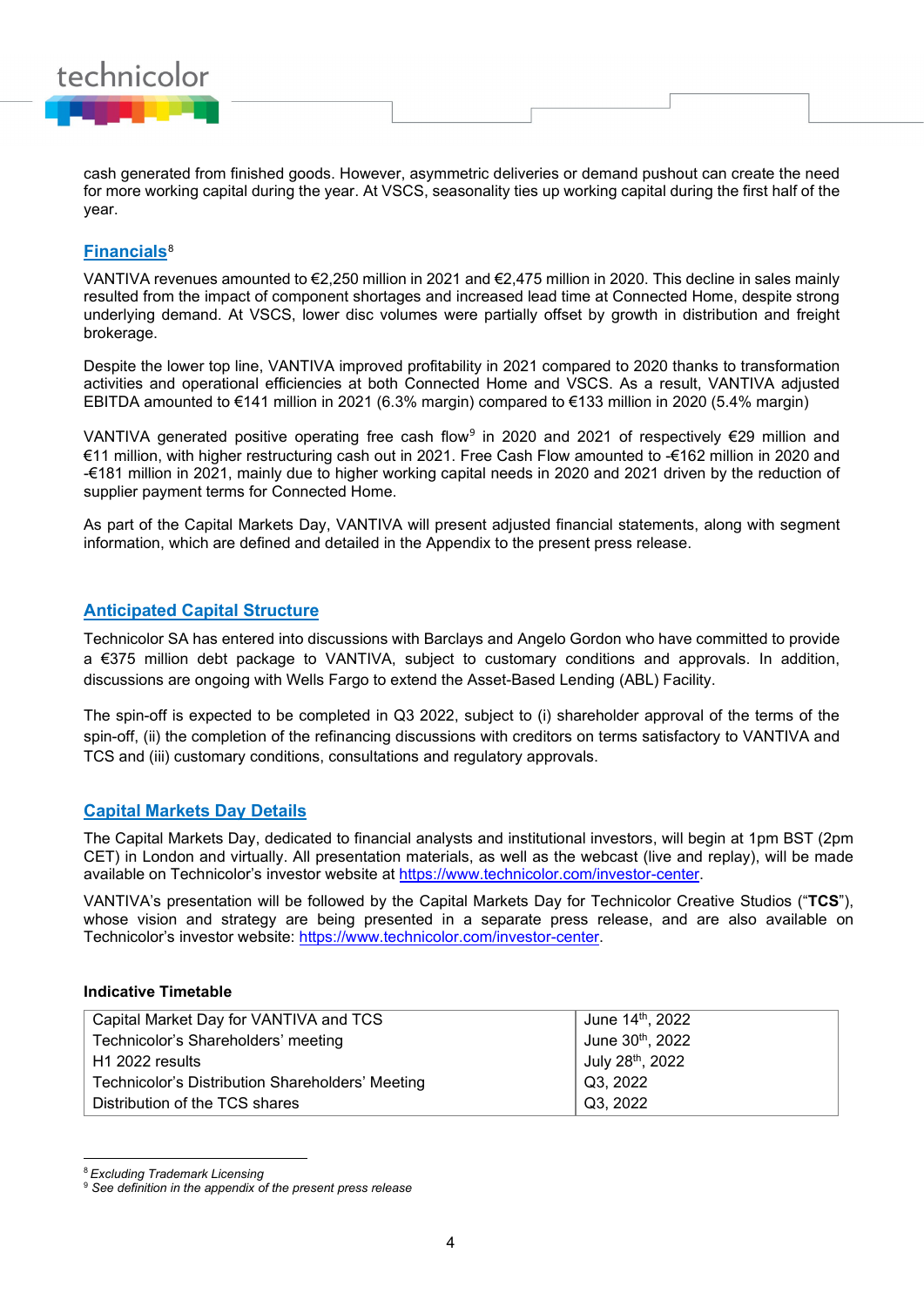

#### **###**

#### *Warning: Legal Disclaimer*

*This press release has been prepared by Technicolor SA ("TSA") in connection with the Capital Markets Day on 14 June 2022 in particular in the context of the contemplated spin-off of Technicolor Creative Studios ("TCS" and such spin-off, the "Transaction") as a result of which TSA ex-TCS is to become Vantiva. This press release is an advertisement and does not constitute a prospectus under Regulation (EU) 2017/1129 of the European parliament and of the council of 14 June 2017 (the "Prospectus Regulation").*

#### *Selected Non-IFRS Financial Measures*

*This press release includes non-IFRS measures relating to TSA the publication of which is not required, or which have not been prepared in accordance with financial measures determined in accordance with International Financial Reporting Standards ("IFRS"), including Adjusted EBITA, Adjusted EBITDA and Free Cash Flow (before interests and tax).*

*TSA presents non-IFRS measures with a view to allowing investors to better understand the evolution of its results, as well as items that may influence future performance.*

*These measures should solely be used as analytical tools and should not be considered as an alternative to financial measures determined in accordance with IFRS nor as a true and fair value of past accounts. Therefore, they cannot be considered as a substitute for the financial statements approved by the general meeting of shareholders.*

#### *Forward Looking Statements*

*This press release contains certain statements that constitute "forward-looking statements", including but not limited to statements that are predictions of or indicate future events, trends, plans or objectives, based on certain assumptions or which do not directly relate to historical or current facts. Such forward-looking statements are based on management's current expectations and beliefs and are subject to a number of risks and uncertainties that could cause actual results to differ materially from the future results expressed, forecasted, or implied by such forward-looking statements. For a more complete list and description of such risks and uncertainties, refer to Technicolor's filings with the French Autorité des marchés financiers. 2021 Universal Registration Document (Document d'enregistrement universel) has been filed with the French Autorité des marchés financiers (AMF) on 5 April 2022, under number D-22-0237 and an amendment to the 2021 URD has been filed with the AMF on 29 April 2022, under number D-22-0237-A01.*

**###**

**About Technicolor:**  [www.technicolor.com](http://www.technicolor.com/)

**Technicolor shares are admitted to trading on the regulated market of Euronext Paris (TCH) and are tradable in the form of American Depositary Receipts (ADR) in the United States on the OTCQX market (TCLRY).**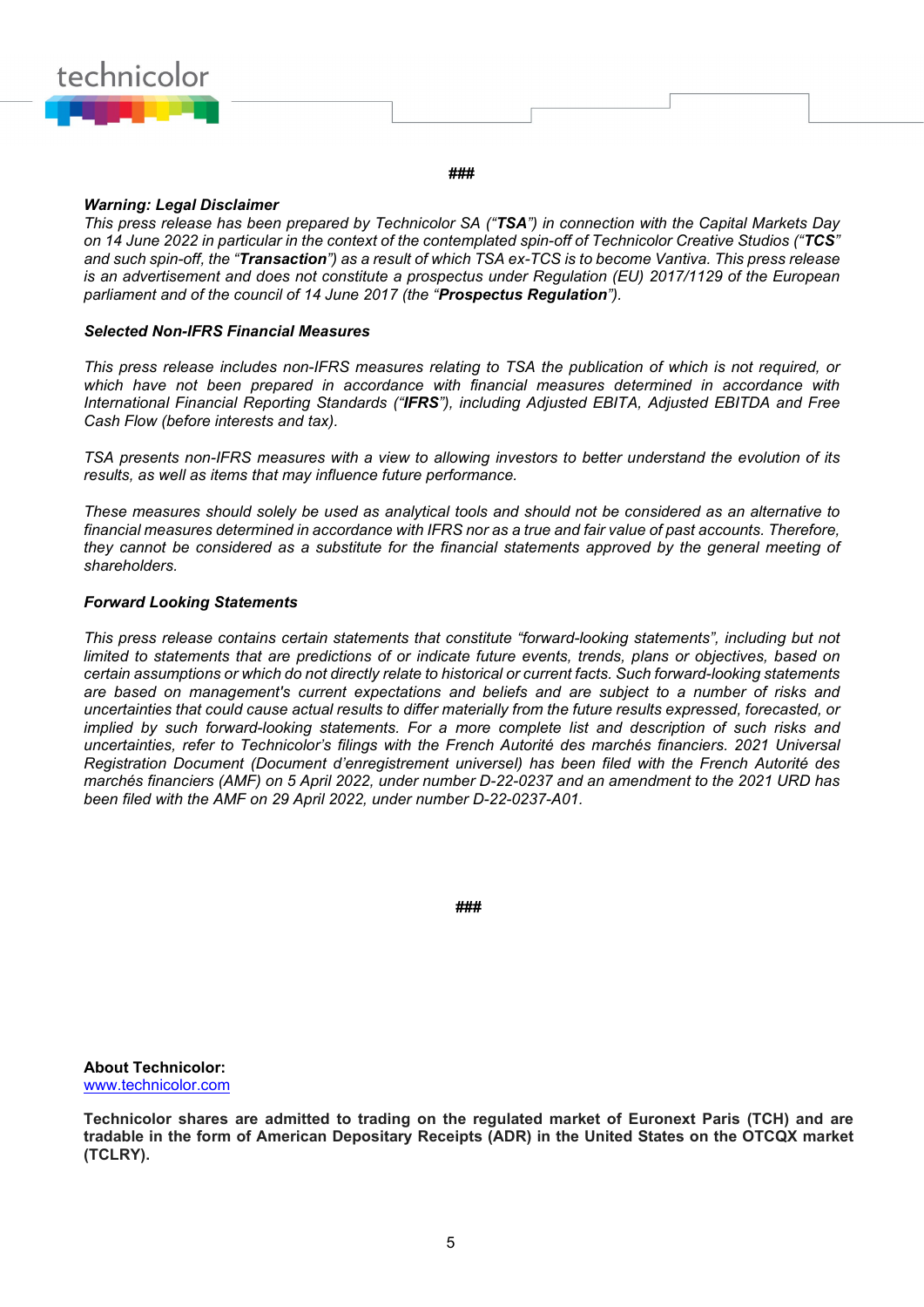

**Investor Relations Media** Alexandra Fichelson Alexandra.fichelson@technicolor.com

Catherine Kuttner catherine.kuttner@technicolor.com Nathalie Feld [nfeld@image7.fr](mailto:nfeld@image7.fr)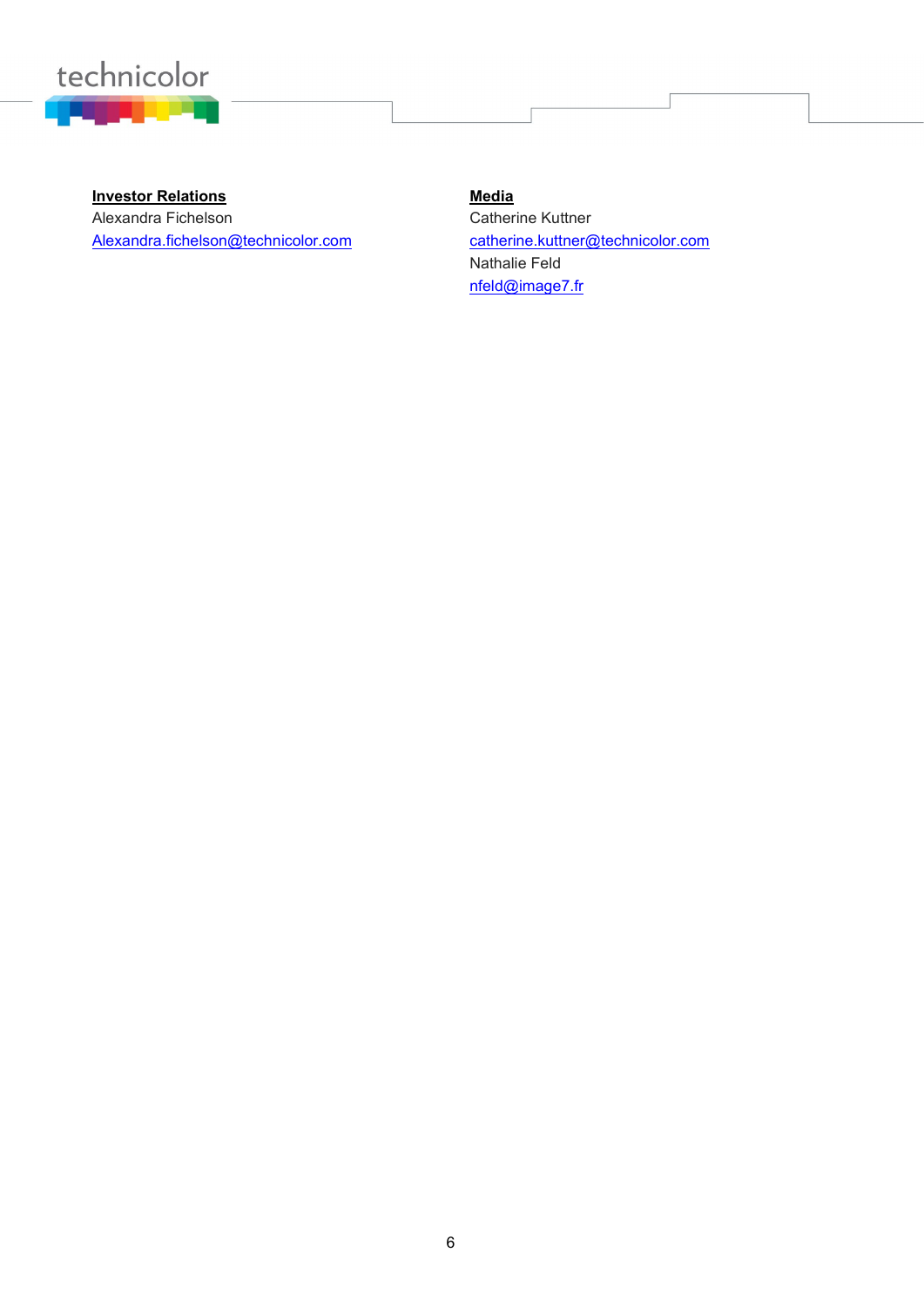

#### **APPENDIX**

**The adjusted financial information provided for the years ended December 31, 2019, 2020, 2021 relating to VANTIVA has not been audited, but has been produced using audited Technicolor and TCS accounts. It is therefore provided for information purposes only and may be subject to further changes. This financial information excludes Technicolor Creative Studios division but does not take into consideration the impact of the refinancing (current Safeguard debt of the Group is maintained) and of the Spinoff (no minority stake into TCS is recognized, nor dyssynergy costs). The Trademark Licensing Operations are also included in this financial information.**

#### **VANTIVA Unaudited Adjusted Statement of Profit and loss**

|                                                                     | Year ended December 31, |         |         |
|---------------------------------------------------------------------|-------------------------|---------|---------|
| $(\epsilon$ in million)                                             | 2021                    | 2020    | 2019    |
| <b>CONTINUING OPERATIONS</b>                                        |                         |         |         |
| Revenue                                                             | 2 2 7 0                 | 2494    | 2 9 0 8 |
| Cost of sales                                                       | (1977)                  | (2 218) | (2599)  |
| <b>Gross margin</b>                                                 | 292                     | 276     | 308     |
|                                                                     |                         |         |         |
| Selling and administrative expenses                                 | (185)                   | (198)   | (227)   |
| Research and development expenses                                   | (84)                    | (93)    | (114)   |
| Restructuring costs                                                 | (31)                    | (73)    | (20)    |
| Net impairment losses on non-current operating assets               | (1)                     | (73)    | (61)    |
| Other income (expense)                                              | 11                      | 10      | (14)    |
| Earnings before Interest & Tax (EBIT) from continuing<br>operations | $\overline{\mathbf{2}}$ | (150)   | (127)   |
|                                                                     |                         |         |         |
| Interest income                                                     | 24                      | 14      | 20      |
| Interest expense                                                    | (128)                   | (72)    | (56)    |
| Net gain on financial restructuring                                 |                         | 158     |         |
| Other financial income (expense)                                    |                         | (5)     | (12)    |
| <b>Net financial expense</b>                                        | (104)                   | 94      | (48)    |
|                                                                     |                         |         |         |
| Share of gain (loss) from associates                                | 0                       | 0       | (1)     |
| Income tax income (expense)                                         | (16)                    | (11)    | (5)     |
| <b>Loss from continuing operations</b>                              | (117)                   | (66)    | (181)   |
|                                                                     |                         |         |         |
| <b>DISCONTINUED OPERATIONS</b>                                      |                         |         |         |
| Net gain (loss) from discontinued operations                        | (19)                    | (15)    | (22)    |
|                                                                     |                         |         |         |
| Net loss for the year                                               | (136)                   | (81)    | (202)   |
|                                                                     |                         |         |         |
| Attribuable to:                                                     |                         |         |         |
| - Equity holders                                                    | (136)                   | (81)    | (202)   |
| - Non-controlling interest                                          |                         |         |         |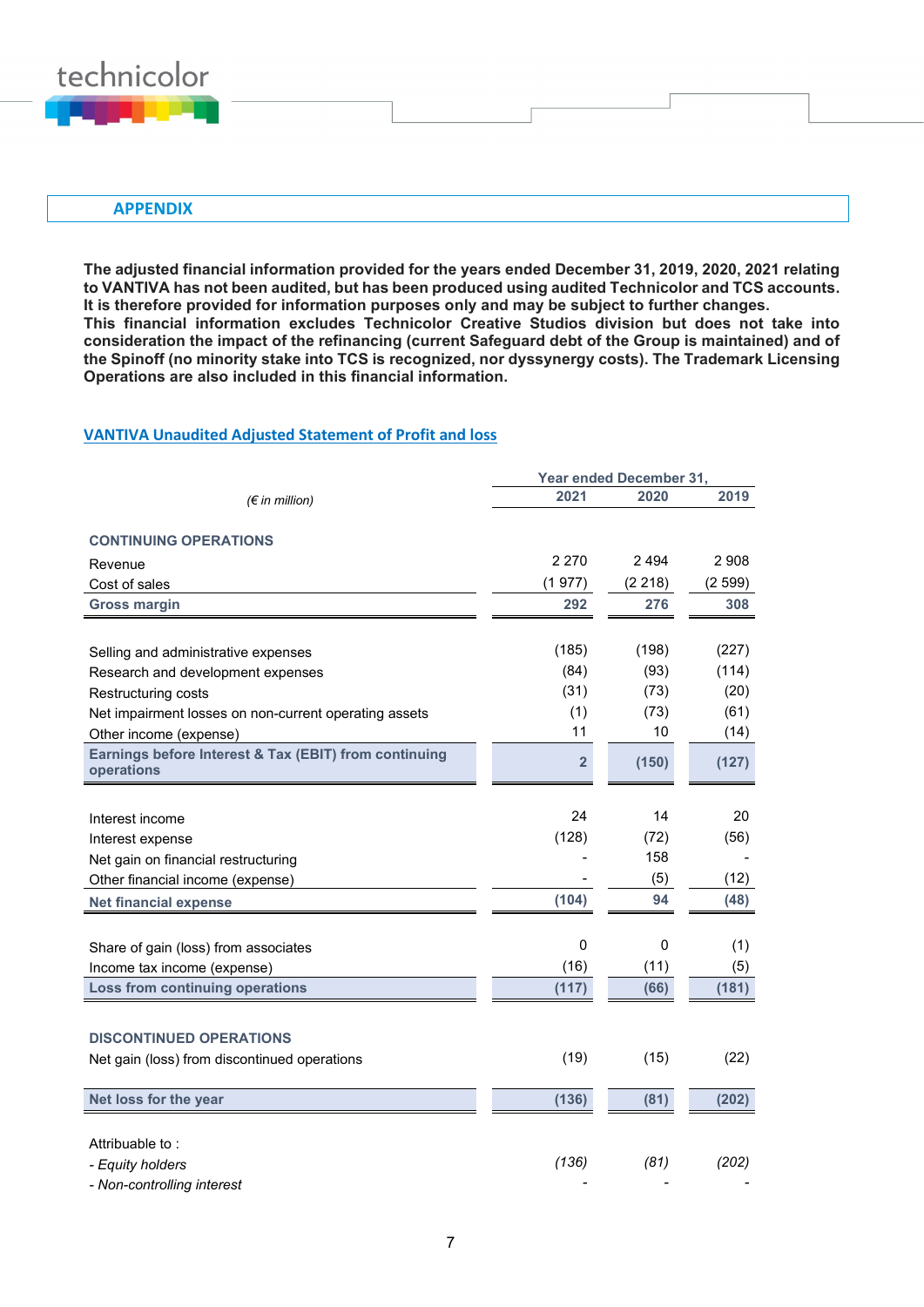

# **VANTIVA Unaudited Adjusted Statement of Financial Position**

| $(\epsilon$ in million)                      | December 31,<br>2021 | December 31,<br>2020 | December 31,<br>2019 |
|----------------------------------------------|----------------------|----------------------|----------------------|
|                                              |                      |                      |                      |
| <b>ASSETS</b>                                |                      |                      |                      |
| Goodwill                                     | 585                  | 542                  | 659                  |
| Intangible assets                            | 214                  | 240                  | 313                  |
| Property, plant and equipment                | 93                   | 88                   | 110                  |
| Right-of-use assets                          | 48                   | 50                   | 76                   |
| Other operating non-current assets           | 17                   | 14                   | 21                   |
| <b>TOTAL OPERATING NON-CURRENT ASSETS</b>    | 957                  | 934                  | 1 1 7 8              |
| Non-consolidated investments                 | 19                   | 16                   | 17                   |
| Other financial non-current assets           | 25                   | 30                   | 17                   |
| <b>TOTAL FINANCIAL NON-CURRENT ASSETS</b>    | 45                   | 46                   | 35                   |
| Investments in associates and joint-ventures | 2                    | 1                    |                      |
| Deferred tax assets                          | 16                   | 20                   | 33                   |
| <b>TOTAL NON-CURRENT ASSETS</b>              | 1 0 2 0              | 1 0 0 1              | 1 247                |
| Inventories                                  | 335                  | 195                  | 243                  |
| Trade accounts and notes receivable          | 301                  | 373                  | 444                  |
| Contract assets                              | 20                   | 21                   | 17                   |
| Other operating current assets               | 214                  | 190                  | 148                  |
| <b>TOTAL OPERATING CURRENT ASSETS</b>        | 869                  | 778                  | 852                  |
| Income tax receivable                        | 8                    | 9                    | 23                   |
| Other financial current assets               | 445                  | 321                  | 256                  |
| Cash and cash equivalents                    | 183                  | 301                  | 56                   |
| Assets classified as held for sale           | 1                    | 1                    |                      |
| <b>TOTAL CURRENT ASSETS</b>                  | 1 506                | 1410                 | 1 1 8 8              |
| <b>TOTAL ASSETS</b>                          | 2 5 2 6              | 2 4 1 1              | 2 4 3 5              |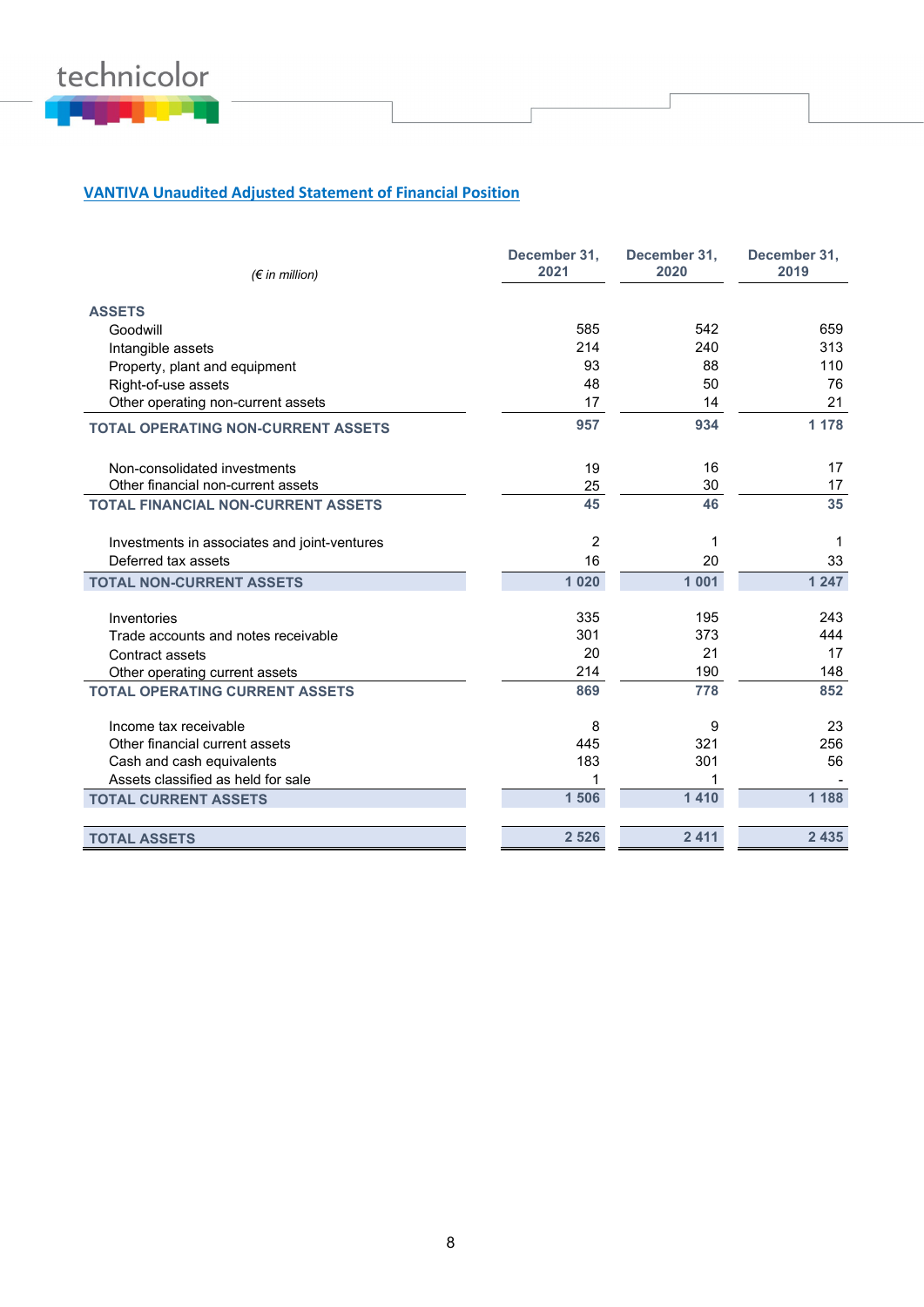# technicolor

| $(\epsilon$ in million)                           | December 31,<br>2021 | December 31,<br>2020 | December 31,<br>2019 |
|---------------------------------------------------|----------------------|----------------------|----------------------|
| <b>EQUITY AND LIABILITIES</b>                     |                      |                      |                      |
| Invested equity and retained earnings             | (41)                 | 94                   | (295)                |
| Cumulative translation adjustment                 | (275)                | (300)                | (218)                |
| Shareholders equity attributable to owners of TCS | (316)                | (205)                | (513)                |
| Non-controlling interests                         |                      | (0)                  | (0)                  |
| <b>TOTAL INVESTED EQUITY</b>                      | (315)                | (205)                | (513)                |
|                                                   |                      |                      |                      |
| Retirement benefits obligations                   | 256                  | 319                  | 336                  |
| Provisions                                        | 31                   | 32                   | 30                   |
| <b>Contract liabilities</b>                       | 1                    | 1                    | $\mathbf{1}$         |
| Other operating non-current liabilities           | $\overline{7}$       | 12                   | 14                   |
| <b>TOTAL OPERATING NON-CURRENT LIABILITIES</b>    | 296                  | 365                  | 381                  |
|                                                   | 1 0 2 6              | 947                  | 978                  |
| Borrowings<br>Lease liabilities                   | 39                   | 36                   | 51                   |
| Other non-current liabilities                     | 0                    |                      | $\mathbf{1}$         |
| Deferred tax liabilities                          | 6                    | 6                    | 15                   |
| <b>TOTAL NON-CURRENT LIABILITIES</b>              | 1 3 6 8              | 1 3 5 3              | 1 4 2 6              |
|                                                   |                      |                      |                      |
| Retirement benefits obligations                   | 34                   | 30                   | 33                   |
| Provisions                                        | 37                   | 80                   | 63                   |
| Trade accounts and notes payable                  | 636                  | 686                  | 780                  |
| Accrued employee expenses                         | 85                   | 86                   | 83                   |
| <b>Contract liabilities</b>                       | 4                    | 5                    | $\overline{4}$       |
| Other operating current liabilities               | 246                  | 182                  | 269                  |
| <b>TOTAL OPERATING CURRENT LIABILITIES</b>        | 1 042                | 1 0 7 0              | 1 2 3 3              |
| <b>Borrowings</b>                                 | 276                  | 142                  | 215                  |
| Lease liabilities                                 | 19                   | 28                   | 39                   |
| Income tax payable                                | 14                   | 18                   | 32                   |
| Other financial current liabilities               | 121                  | 4                    | 3                    |
| Liabilities classified as held for sale           |                      |                      |                      |
| <b>TOTAL CURRENT LIABILITIES</b>                  | 1 472                | 1 2 6 3              | 1 5 2 1              |
| <b>TOTAL LIABILITIES</b>                          | 2 8 4 1              | 2616                 | 2947                 |
|                                                   |                      |                      |                      |
| <b>TOTAL EQUITY &amp; LIABILITIES</b>             | 2 5 2 6              | 2 4 1 1              | 2 4 3 5              |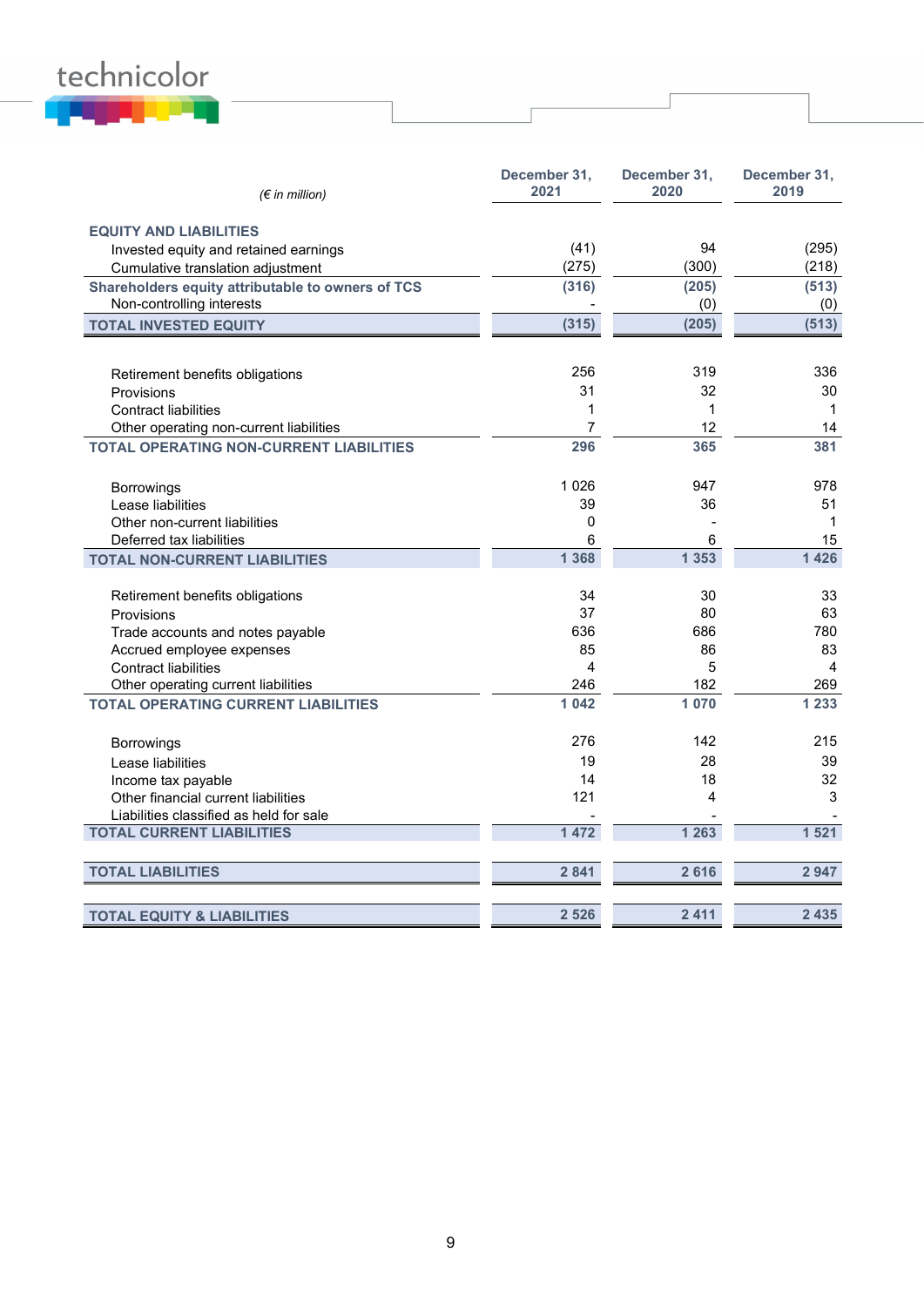

# **VANTIVA Unaudited Adjusted Statements of cash flows**

|                                                                               |                | December 31, |                          |
|-------------------------------------------------------------------------------|----------------|--------------|--------------------------|
| (€ in million)                                                                | 2021           | 2020         | 2019                     |
| <b>Net loss</b>                                                               | (136)          | (81)         | (202)                    |
| Gain (Loss) from discontinuing activities                                     | (19)           | (15)         | (22)                     |
| Loss from continuing activities                                               | (117)          | (66)         | (181)                    |
| Summary adjustments to reconcile loss from continuing activities to cash      |                |              |                          |
| generated from (used in) continuing operations                                |                |              |                          |
| Depreciation and amortization                                                 | 138            | 149          | 206                      |
| Impairment of assets                                                          | $\overline{2}$ | 84           | 61                       |
| Net changes in provisions                                                     | (55)           | 12           | (51)                     |
| Gain (Loss) on asset disposals                                                | (21)           | (14)         | 17                       |
| Interest (income) and expense                                                 | 104            | 59           | 36                       |
| Net gain on financial restructuring                                           |                | (158)        | $\overline{\phantom{0}}$ |
| Other items (including tax)                                                   | 16             | 5            | (2)                      |
| Changes in working capital and other assets and liabilities                   | (101)          | (101)        | (71)                     |
| Cash generated from (used in) continuing activities                           | (34)           | (30)         | 16                       |
| Interest paid on lease debt                                                   | (4)            | (5)          | (6)                      |
| Interest paid                                                                 | (44)           | (28)         | (40)                     |
| Interest received                                                             | 6              | 5            | 14                       |
| Income tax paid                                                               | (17)           | (17)         | (7)                      |
| <b>NET OPERATING CASH GENERATED FROM (USED IN) CONTINUING</b>                 |                |              |                          |
| <b>ACTIVITIES (I)</b>                                                         | (93)           | (76)         | (24)                     |
| Acquisition of subsidiaries, associates and investments, net of cash acquired | (0)            | (2)          | (3)                      |
| Proceeds from sale of investments, net of cash                                | 0              | 6            | 1                        |
| Purchases of property, plant and equipment (PPE)                              | (33)           | (26)         | (32)                     |
| Proceeds from sale of PPE and intangible assets                               | 0              | 0            | 1                        |
| Purchases of intangible assets including capitalization of projects           | (36)           | (45)         | (75)                     |
| Cash collateral and security deposits granted to third parties                | (8)            | (24)         | (4)                      |
| Cash collateral and security deposits reimbursed by third parties             | 11             | 0            | 4                        |
|                                                                               |                |              |                          |
| <b>NET INVESTING CASH USED IN CONTINUING ACTIVITIES (II)</b>                  | (66)           | (89)         | (109)                    |
| Disposal of treasury shares                                                   |                |              | 1                        |
| Increase of Capital                                                           | 0              | 60           |                          |
| Net contributions from / (distributions to) TCS                               | 5              | (21)         | 13                       |
| Proceeds from borrowings                                                      | 0              | 760          | $\mathbf{1}$             |
| Net cash pooling variance                                                     | 81             | (105)        | (14)                     |
| Repayments of lease debt                                                      | (28)           | (36)         | (43)                     |
| Repayments of borrowings                                                      | (0)            | (158)        | (5)                      |
| Fees paid in relation to financing operations                                 | (2)            | (60)         | (1)                      |
| Dividends and distributions paid to Group's shareholders                      | 0              | (0)          | 0                        |
| Other                                                                         | (4)            | 5            | 4                        |
| NET FINANCING CASH GENERATED FROM (USED IN) CONTINUING                        |                |              |                          |
| <b>ACTIVITIES (I)</b>                                                         | 52             | 445          | (44)                     |
| NET CASH GENERATED (USED IN) DISCONTINUED ACTIVITIES (IV)                     | (29)           | (23)         | (33)                     |
| CASH AND CASH EQUIVALENTS AT THE BEGINING OF THE YEAR                         | 301            | 56           | 268                      |
| Net increase (decrease) in cash and cash equivalents (I+II+III+IV)            | (135)          | 257          | (210)                    |
| Exchange gains / (losses) on cash and cash equivalents                        | 17             | (11)         | (2)                      |
| CASH AND CASH EQUIVALENTS AT THE END OF THE YEAR                              | 183            | 301          | 56                       |
|                                                                               |                |              |                          |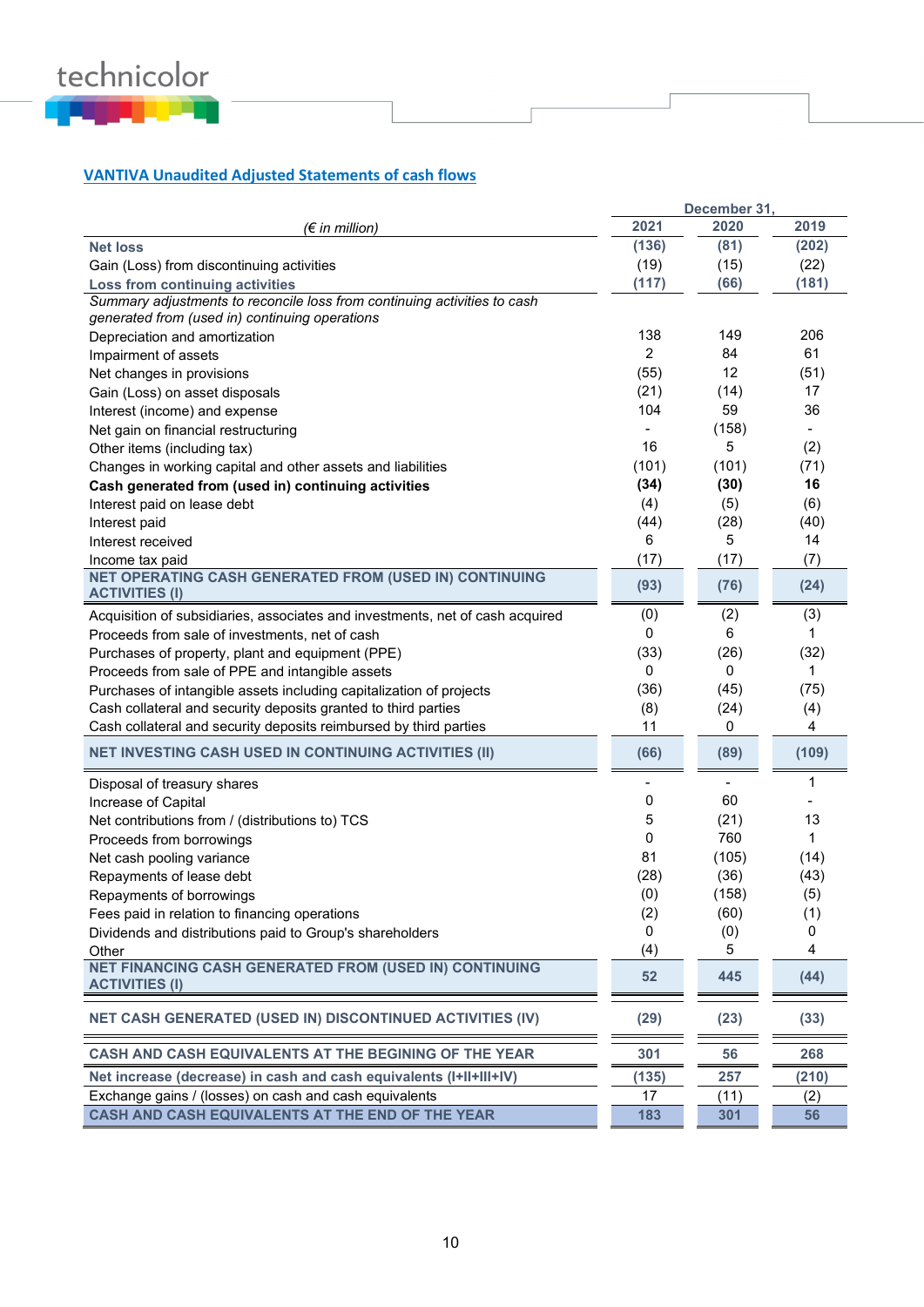

# **VANTIVA 2021 Adjusted Segment information**

|                                                                     | <b>Connected</b><br><b>Home</b> | <b>DVD</b>  | <b>Trademark</b><br>and<br><b>Services Technology</b><br><b>Licensing</b> | Corporate<br>& Other | <b>TOTAL</b>   |
|---------------------------------------------------------------------|---------------------------------|-------------|---------------------------------------------------------------------------|----------------------|----------------|
| $(\epsilon$ in million)                                             |                                 |             |                                                                           |                      |                |
| <b>Statement of operations</b>                                      |                                 |             |                                                                           |                      |                |
| Revenue                                                             | 1 5 4 4                         | 701         | 19                                                                        | 5                    | 2 2 7 0        |
| Intersegment sales                                                  |                                 |             |                                                                           |                      |                |
|                                                                     |                                 |             |                                                                           |                      |                |
| Earnings before Interest & Tax (EBIT) from<br>continuing operations | 11                              | $\bf{0}$    | 16                                                                        | (24)                 | $\overline{2}$ |
| Of which:                                                           |                                 |             |                                                                           |                      |                |
| Amortization of purchase accounting items                           | (21)                            | (9)         |                                                                           |                      | (30)           |
| Net impairment losses on non-current<br>operating assets            | (1)                             | (2)         | 2                                                                         |                      | (1)            |
| Restructuring costs                                                 | (4)                             | (17)        | (0)                                                                       | (10)                 | (31)           |
| Other income (expenses)                                             | (8)                             | $\mathbf 0$ | (0)                                                                       | 19                   | 11             |
|                                                                     |                                 |             |                                                                           |                      |                |
| <b>Adjusted EBITA</b>                                               | 45                              | 27          | 14                                                                        | (33)                 | 53             |
| Of which:                                                           |                                 |             |                                                                           |                      |                |
| Depreciation & amortization (excl PPA items)                        | (64)                            | (37)        | (0)                                                                       | (1)                  | (102)          |
| Other non-cash items (1)                                            | 6                               | (2)         | (0)                                                                       | (2)                  | $\mathbf{1}$   |
| <b>Adjusted EBITDA</b>                                              | 103                             | 67          | 14                                                                        | (30)                 | 154            |
| Net capital expenditures                                            | (60)                            | (9)         |                                                                           | (0)                  | (69)           |

#### **Key Performance Indicators definitions for VANTIVA**

"**Adjusted EBITDA**" corresponds to the profit (loss) from continuing operations before tax and net financial income (expense), net of other income (expense), depreciation and amortization (including impact of provision for risks, litigation and warranties).

"**Adjusted EBITA**" corresponds to the profit (loss) from continuing operations before tax and net financial income (expense), net of other income (expense) and amortization of purchase accounting items.

Technicolor defines "**Free Cash Flow**" as net cash from operating activities (continuing and discontinued) plus proceeds from sales of property, plant, and equipment ("PPE") and intangible assets, minus purchases of PPE and purchases of intangible assets including capitalization of development costs.